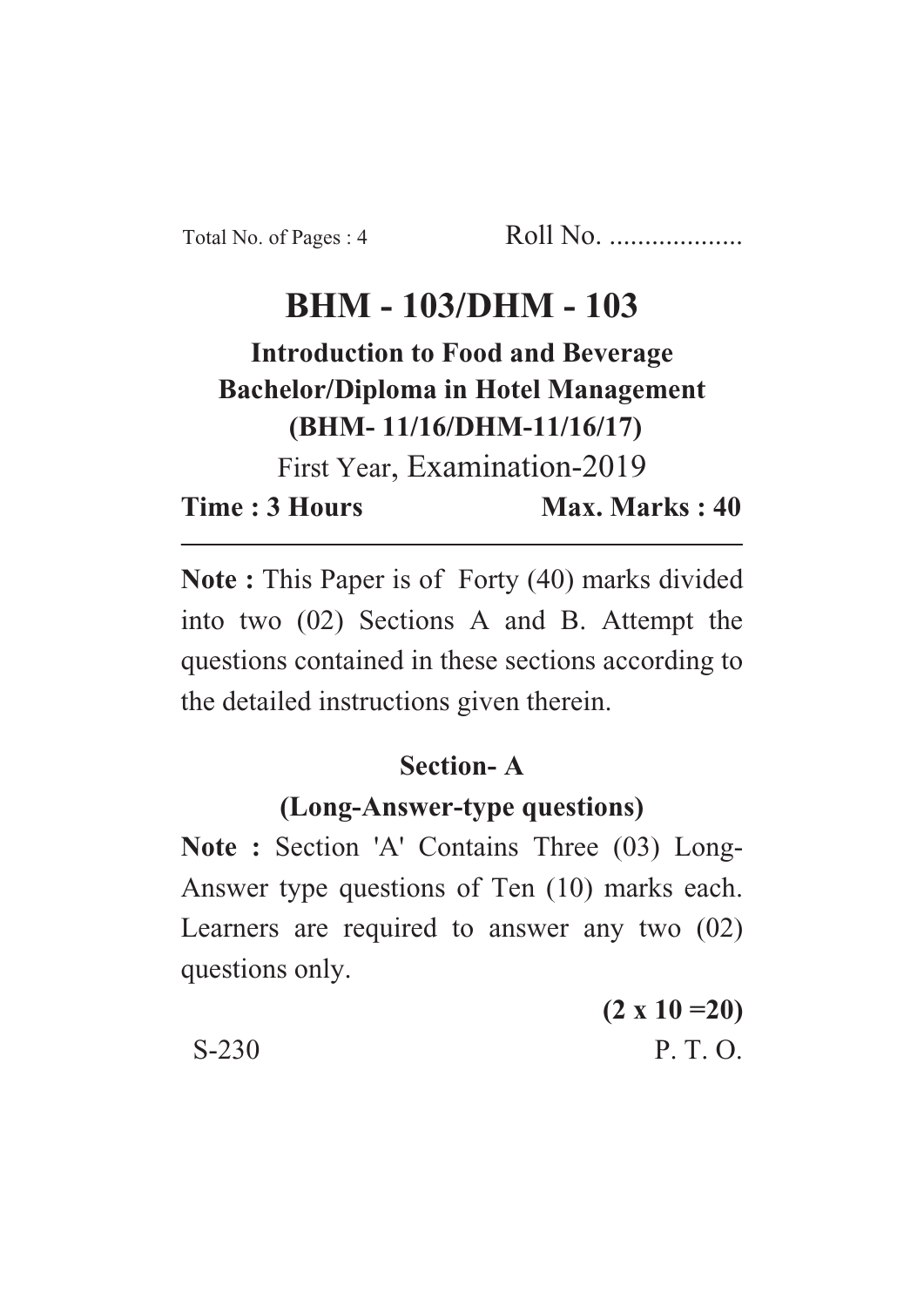- 1. Define Sauce? Classify sauces and explain mother sauces with four derivatives of each.
- 2. Write a detailed note on methods of cooking. List the points to be kept in mind while poaching fish.
- 3. Draw the organization chart of a food & beverage service department of a large hotel. Explain the duties and responsibilities of Food & Beverage service manager of a 5-star hotel.

#### **Section - B**

#### **(Short-Answer-Type questions)**

**Note :** Section 'B' contains six (06) Short- answer type questions of Five (05) marks each.

S-230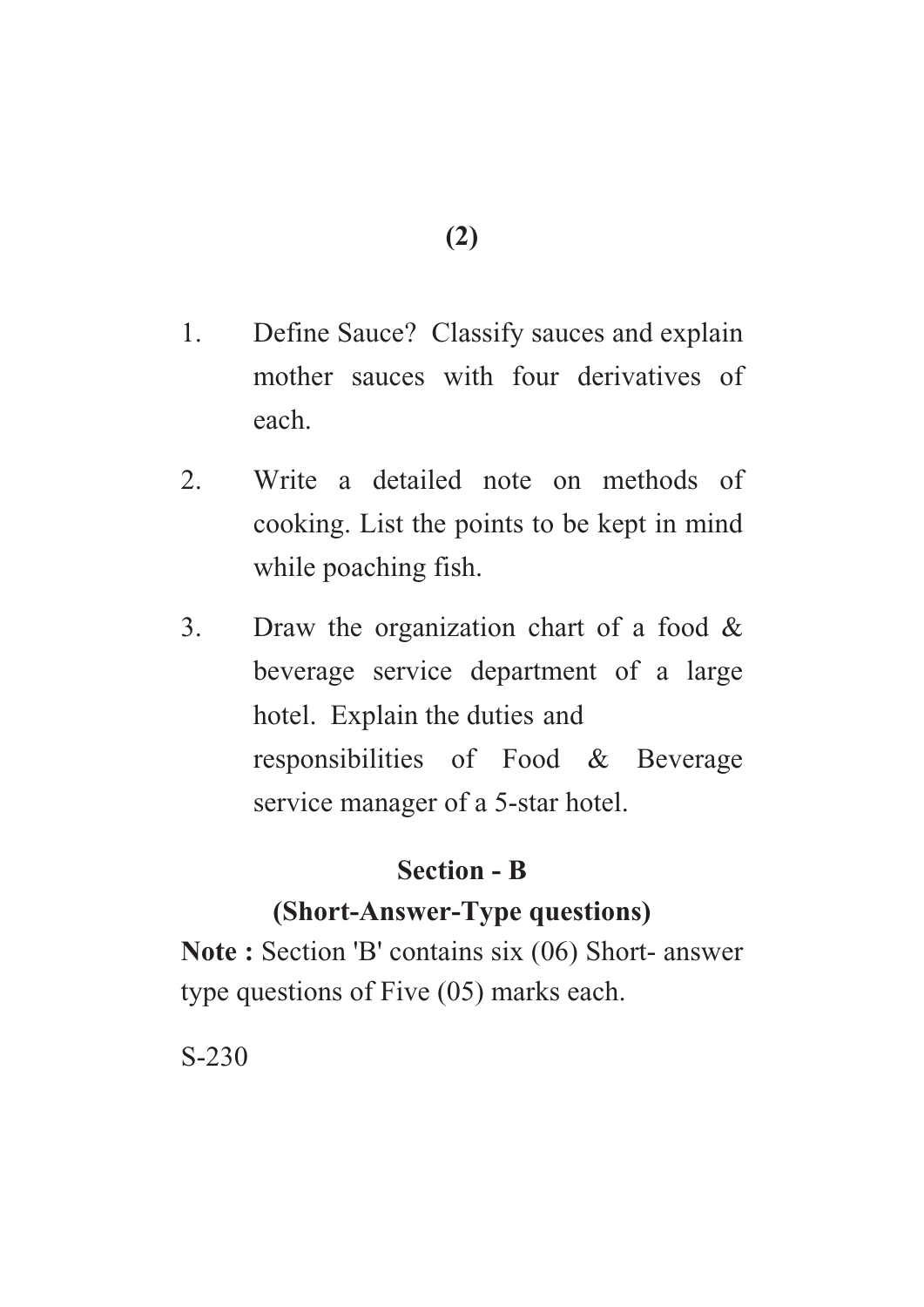(3)

Learners are required to answer any Four (04) questions only.

**(4x5=20)**

- 1. Classify Soups. Explain each type in detail with one example of each.
- 2. Draw the physical layouts of a bar counter and explain its parts. List any ten bar equipments.
- 3. With a help of a neat labeled diagram, explain the parts of an egg. List the uses of an egg in cooking.

S-230 P. T. O.